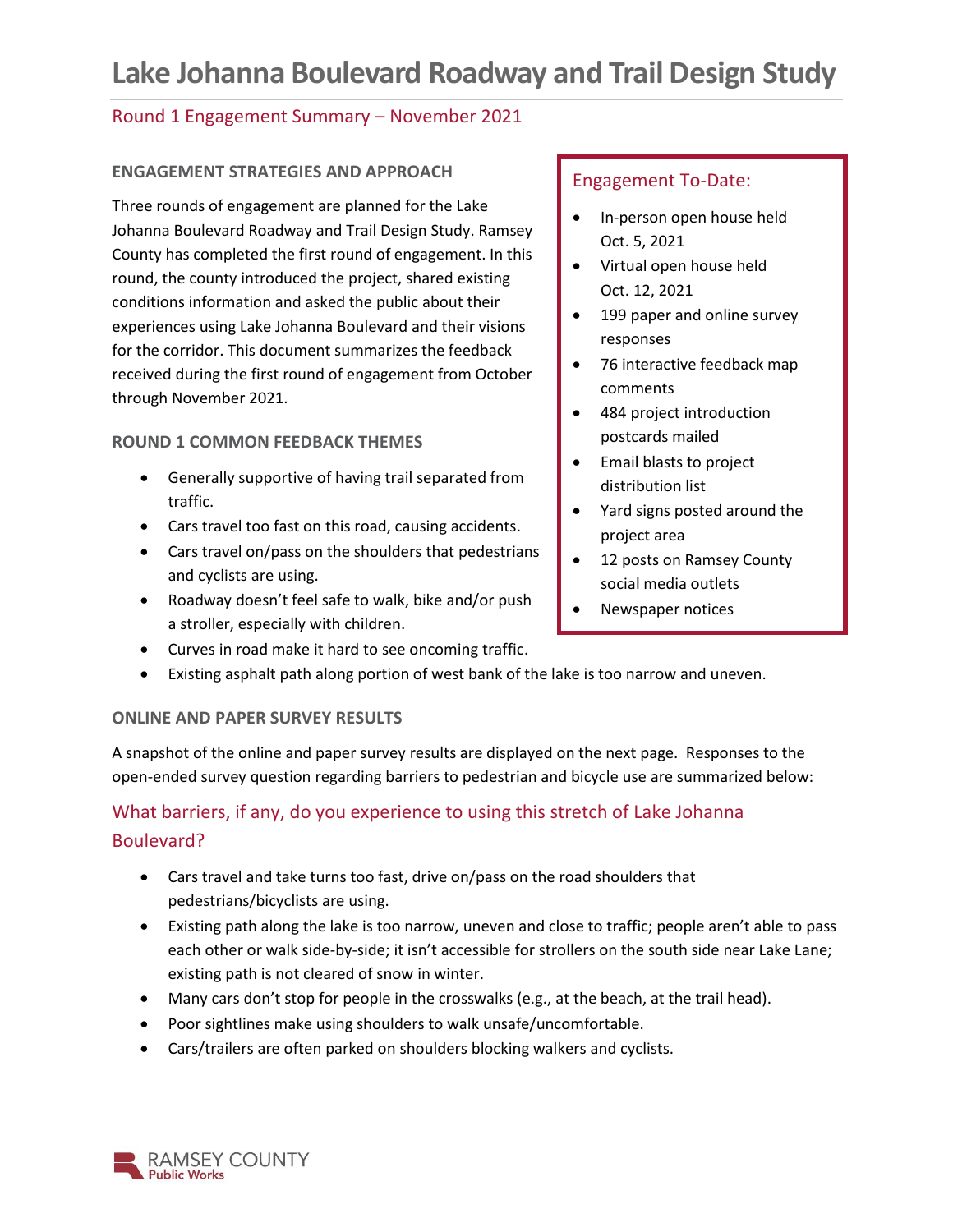# **Lake Johanna Boulevard Roadway and Trail Design Study**

#### Round 1 Engagement Summary – November 2021









#### 4.5 5.5 3.4 2.4 2.7 2.5 Link to existing trail infrastructure and nearby destinations. Create a safe and comfortable walking and biking environment along and across Lake Johanna Boulevard. Construct mprovements that can be easily maintained. Improve vehicle traffic mobility and parking. Minimize property impacts. Develop improvements that are cost effective. 0.0 1.0 2.0 3.0 4.0 5.0 6.0 Which of the following goals are most important to you? **Average Weighted Ranking**